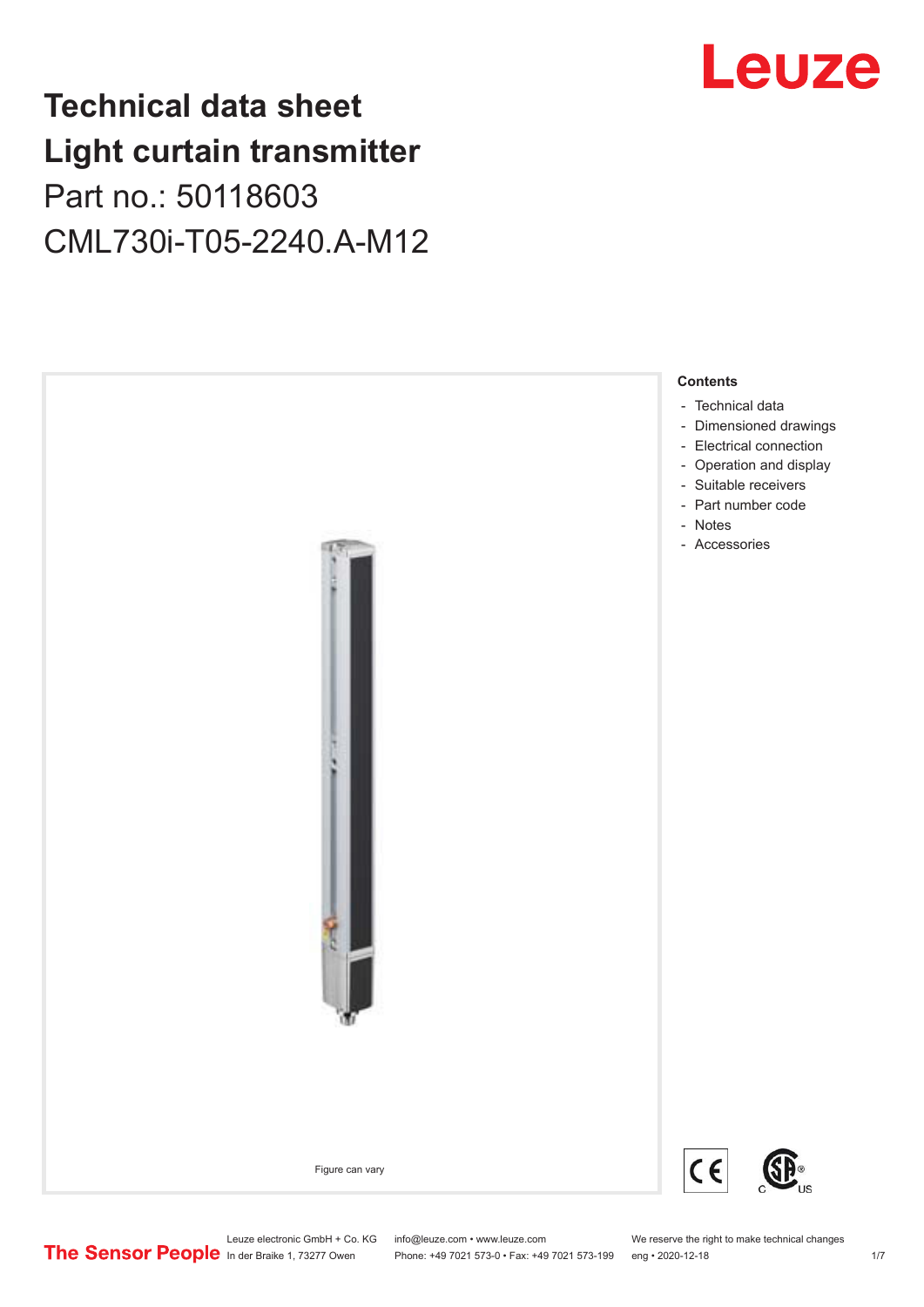## <span id="page-1-0"></span>**Technical data**

# Leuze

| <b>Basic data</b>                  |                                                                                                             |
|------------------------------------|-------------------------------------------------------------------------------------------------------------|
| <b>Series</b>                      | 730                                                                                                         |
| <b>Operating principle</b>         | Throughbeam principle                                                                                       |
| Device type                        | Transmitter                                                                                                 |
| <b>Contains</b>                    | 2x BT-NC sliding block                                                                                      |
| <b>Application</b>                 | Detection of transparent objects                                                                            |
|                                    | Object measurement                                                                                          |
| <b>Special version</b>             |                                                                                                             |
| <b>Special version</b>             | Crossed-beam scanning                                                                                       |
|                                    | Diagonal-beam scanning                                                                                      |
|                                    | Parallel-beam scanning                                                                                      |
| <b>Optical data</b>                |                                                                                                             |
| <b>Operating range</b>             | Guaranteed operating range                                                                                  |
| <b>Operating range</b>             | $0.14$ m                                                                                                    |
| Operating range, transparent media | $0.1 1.75$ m                                                                                                |
| <b>Operating range limit</b>       | Typical operating range                                                                                     |
| <b>Operating range limit</b>       | 0.16m                                                                                                       |
| <b>Measurement field length</b>    | 2.240 mm                                                                                                    |
| <b>Number of beams</b>             | 448 Piece(s)                                                                                                |
| <b>Beam spacing</b>                | 5 <sub>mm</sub>                                                                                             |
| <b>Light source</b>                | LED. Infrared                                                                                               |
| <b>LED light wavelength</b>        | 940 nm                                                                                                      |
| <b>Measurement data</b>            |                                                                                                             |
| Minimum object diameter            | 10 mm                                                                                                       |
| <b>Electrical data</b>             |                                                                                                             |
| <b>Protective circuit</b>          | Polarity reversal protection                                                                                |
|                                    | Short circuit protected                                                                                     |
|                                    | Transient protection                                                                                        |
|                                    |                                                                                                             |
| Performance data                   |                                                                                                             |
| Supply voltage $U_{\rm B}$         | 18  30 V, DC                                                                                                |
| <b>Residual ripple</b>             | 0  15 %, From $U_{\rm B}$                                                                                   |
| <b>Open-circuit current</b>        | 0  435 mA, The specified values refer<br>to the entire package consisting of trans-<br>mitter and receiver. |
| <b>Timing</b>                      |                                                                                                             |
| <b>Readiness delay</b>             | 450 ms                                                                                                      |
| <b>Cycle time</b>                  | 4.68 ms                                                                                                     |
| <b>Connection</b>                  |                                                                                                             |
| <b>Number of connections</b>       | 1 Piece(s)                                                                                                  |
| Plug outlet                        | Axial                                                                                                       |

| <b>Connection 1</b>       |                        |  |  |  |
|---------------------------|------------------------|--|--|--|
| <b>Function</b>           | Connection to receiver |  |  |  |
| <b>Type of connection</b> | Connector              |  |  |  |
| <b>Thread size</b>        | M <sub>12</sub>        |  |  |  |
| <b>Type</b>               | Male                   |  |  |  |
| <b>Material</b>           | Metal                  |  |  |  |
| No. of pins               | $5 - pin$              |  |  |  |
| Encoding                  | A-coded                |  |  |  |
|                           |                        |  |  |  |

#### **Mechanical data**

| Design                   | Cubic                        |
|--------------------------|------------------------------|
| Dimension (W x H x L)    | 29 mm x 35.4 mm x 2,315 mm   |
| <b>Housing material</b>  | Metal                        |
| <b>Metal housing</b>     | Aluminum                     |
| Lens cover material      | <b>Plastic</b>               |
| Net weight               | $2,250$ q                    |
| <b>Housing color</b>     | Silver                       |
| <b>Type of fastening</b> | Groove mounting              |
|                          | Via optional mounting device |
|                          |                              |

#### **Operation and display**

| Type of display | I FD.      |
|-----------------|------------|
| Number of LEDs  | 1 Piece(s) |

#### **Environmental data**

| Ambient temperature, operation | -30  60 °C |
|--------------------------------|------------|
| Ambient temperature, storage   | -40  70 °C |

#### **Certifications**

| Degree of protection     | IP 65         |
|--------------------------|---------------|
| <b>Protection class</b>  | Ш             |
| <b>Certifications</b>    | c CSA US      |
| <b>Standards applied</b> | IEC 60947-5-2 |

#### **Classification**

| <b>Customs tariff number</b> | 90314990 |
|------------------------------|----------|
| eCl@ss 5.1.4                 | 27270910 |
| eCl@ss 8.0                   | 27270910 |
| eCl@ss 9.0                   | 27270910 |
| eCl@ss 10.0                  | 27270910 |
| eCl@ss 11.0                  | 27270910 |
| <b>ETIM 5.0</b>              | EC002549 |
| <b>ETIM 6.0</b>              | EC002549 |
| <b>ETIM 7.0</b>              | EC002549 |

Leuze electronic GmbH + Co. KG info@leuze.com • www.leuze.com We reserve the right to make technical changes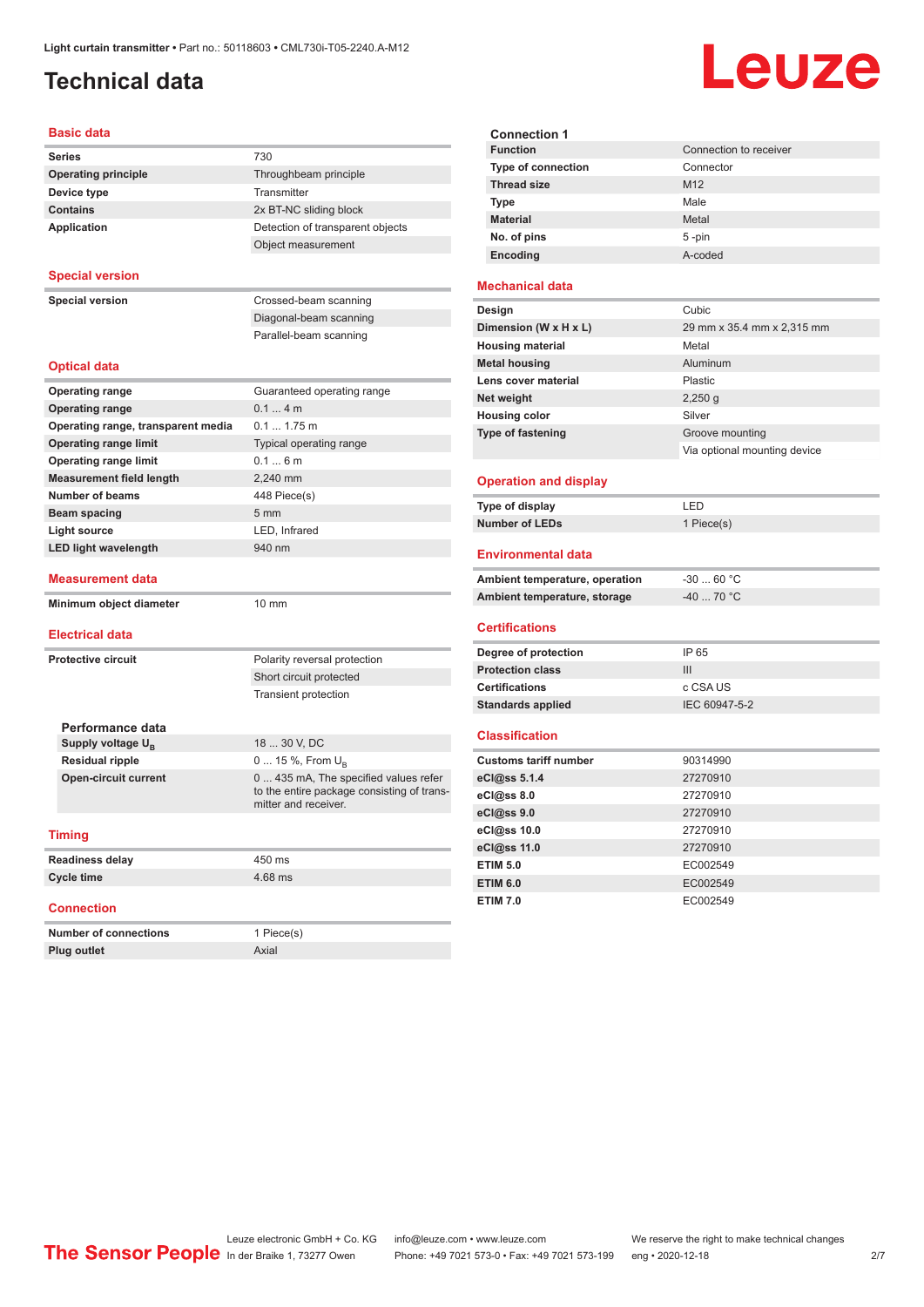### <span id="page-2-0"></span>**Dimensioned drawings**

All dimensions in millimeters



#### A Beam spacing 5 mm

- B Measurement field length 2240 mm
- F M6 thread
- G Fastening groove
- L Profile length 2248 mm
- T Transmitter
- R Receiver
- Y 2.5 mm



## **Leuze**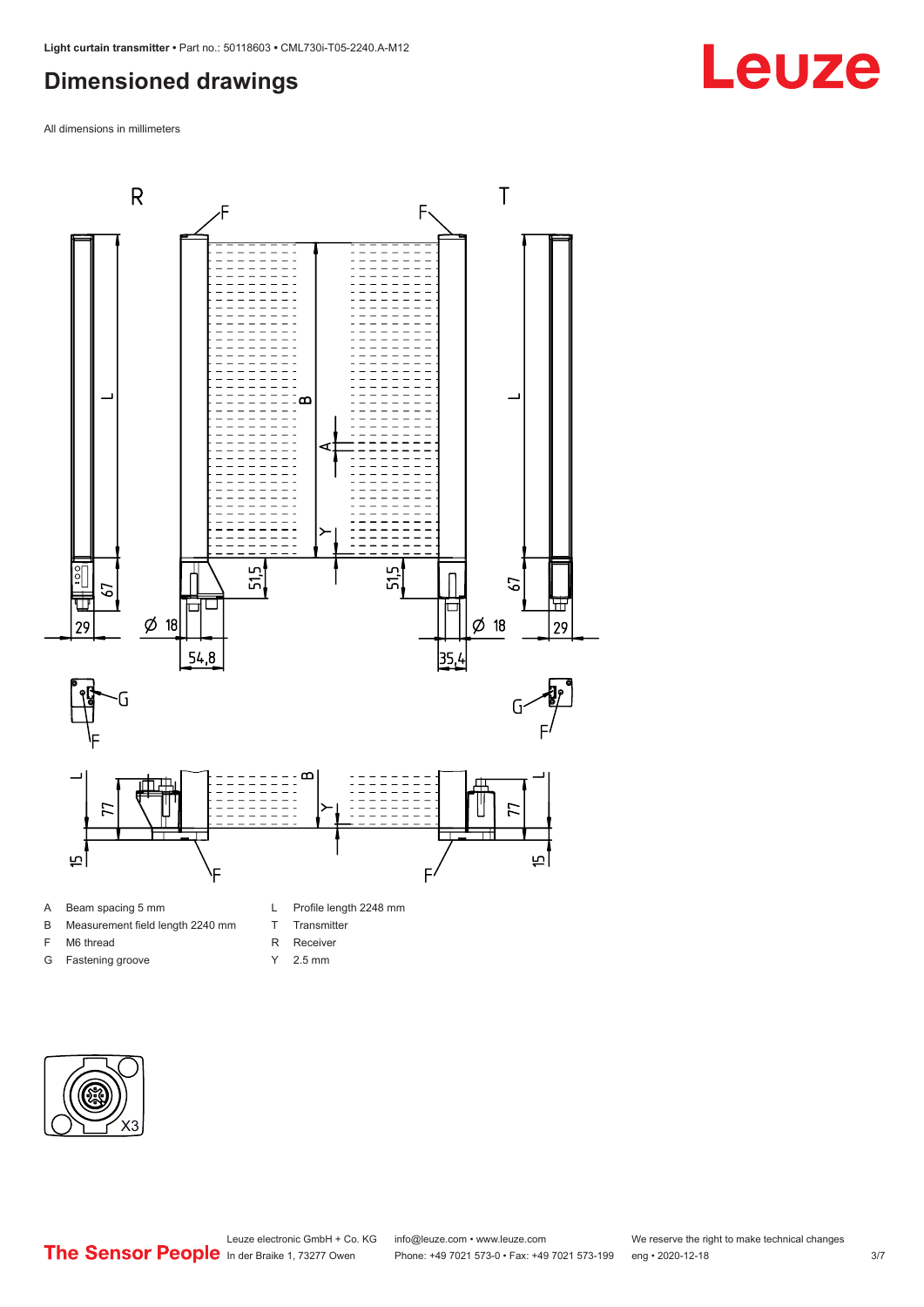### <span id="page-3-0"></span>**Electrical connection**

# Leuze

#### **Connection 1**

| <b>Function</b>    | Connection to receiver |
|--------------------|------------------------|
| Type of connection | Connector              |
| <b>Thread size</b> | M12                    |
| <b>Type</b>        | Male                   |
| <b>Material</b>    | Metal                  |
| No. of pins        | $5$ -pin               |
| Encoding           | A-coded                |

#### **Pin Pin assignment 1** FE/SHIELD **2** V+ **3** GND **4** RS 485 Tx+ **5** RS 485 Tx-



## **Operation and display**

| Display                                      | <b>Meaning</b>                                           |
|----------------------------------------------|----------------------------------------------------------|
| Green, continuous light                      | Continuous mode                                          |
| Off                                          | No communication with the receiver / waiting for trigger |
| green, flashing in sync with the measurement | Measurement frequency display                            |

### **Suitable receivers**

|  | Part no. | <b>Designation</b>            | <b>Article</b>         | <b>Description</b>                                                                                                      |
|--|----------|-------------------------------|------------------------|-------------------------------------------------------------------------------------------------------------------------|
|  | 50118682 | CML730i-R05-<br>2240.A/CN-M12 | Light curtain receiver | Operating range: 0.1  4.5 m<br>Interface: CANopen<br>Connection: Connector, M12, Axial, 8 -pin                          |
|  | 50118845 | CML730i-R05-<br>2240.A/CV-M12 | Light curtain receiver | Operating range: 0.1  4.5 m<br>Analog outputs: 2 Piece(s), Voltage, Current<br>Connection: Connector, M12, Axial, 8-pin |
|  | 50123297 | CML730i-R05-<br>2240.A/D3-M12 | Light curtain receiver | Operating range: 0.1  4.5 m<br>Interface: RS 485 Modbus<br>Connection: Connector, M12, Axial, 8 -pin                    |
|  | 50118764 | CML730i-R05-<br>2240.A/L-M12  | Light curtain receiver | Operating range: 0.1  4.5 m<br>Interface: IO-Link<br>Connection: Connector, M12, Axial, 8-pin                           |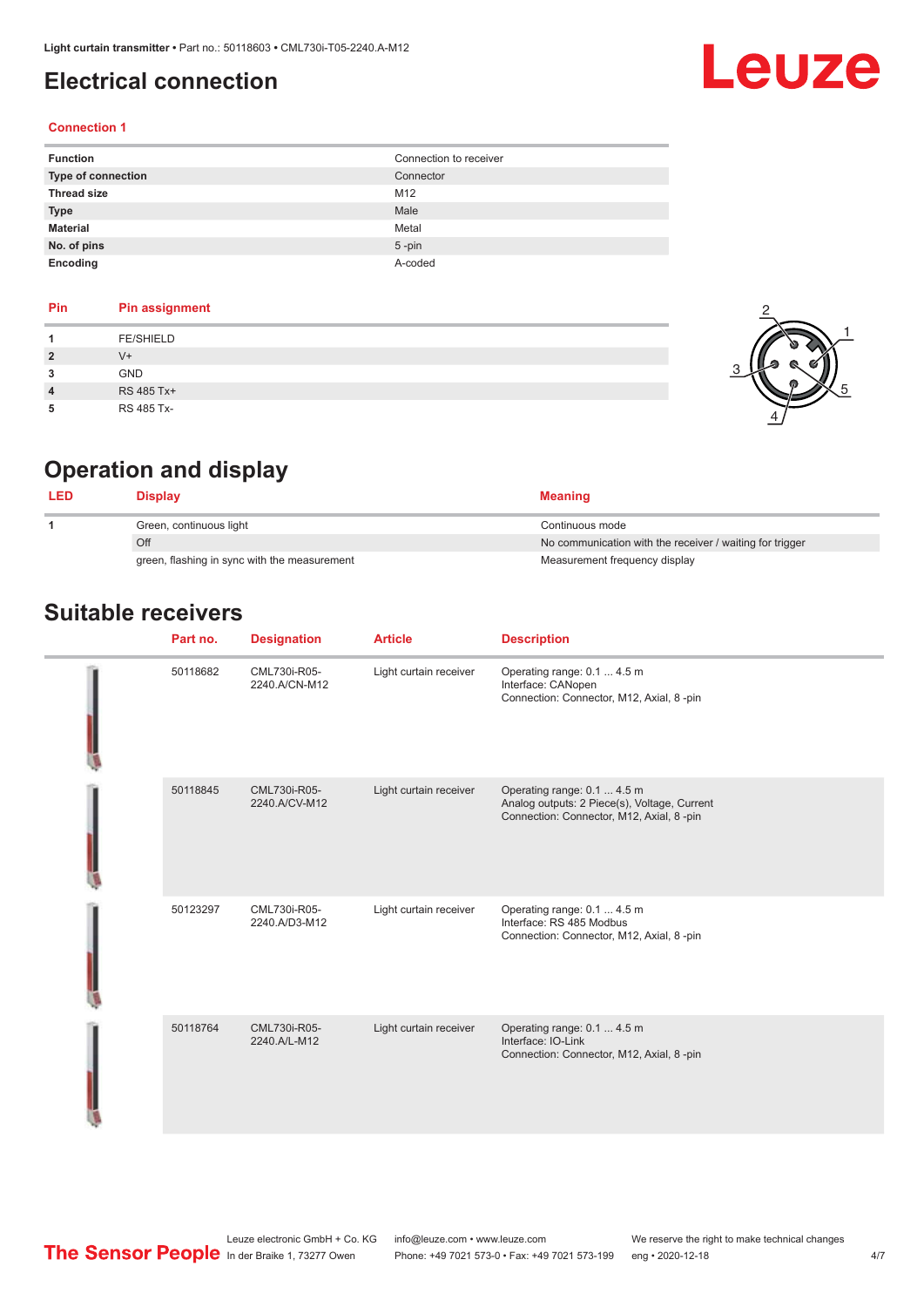#### <span id="page-4-0"></span>**Suitable receivers**

## Leuze

| Part no. | <b>Designation</b>            | <b>Article</b>         | <b>Description</b>                                                                                 |
|----------|-------------------------------|------------------------|----------------------------------------------------------------------------------------------------|
| 50123108 | CML730i-R05-<br>2240.A/PB-M12 | Light curtain receiver | Operating range: 0.1  4.5 m<br>Interface: PROFIBUS DP<br>Connection: Connector, M12, Axial, 8 -pin |
| 50131712 | CML730i-R05-<br>2240.A/PN-M12 | Light curtain receiver | Operating range: 0.1  4.5 m<br>Interface: PROFINET<br>Connection: Connector, M12, Axial, 8-pin     |

#### **Part number code**

Part designation: **CML7XXi-YZZ-AAAA.BCCCDDD-EEEFFF**

| <b>CML</b>  | <b>Operating principle</b><br>Measuring light curtain                                                                                     |
|-------------|-------------------------------------------------------------------------------------------------------------------------------------------|
| 7XXi        | <b>Series</b><br>720i: 720i series<br>730i: 730i series                                                                                   |
| Y           | Device type<br>T: transmitter<br>R: receiver                                                                                              |
| <b>ZZ</b>   | <b>Beam spacing</b><br>$05:5$ mm<br>10:10 mm<br>20:20 mm<br>40:40 mm                                                                      |
| <b>AAAA</b> | Measurement field length [mm], dependent on beam spacing                                                                                  |
| в           | Equipment<br>A: connector outlet, axial<br>R: rear connector outlet                                                                       |
| <b>CCC</b>  | Interface<br>L: IO-Link<br>/CN: CANopen<br>/PB: PROFIBUS<br>/PN: PROFINET<br>/CV: Analog current and voltage output<br>/D3: RS 485 Modbus |
| <b>DDD</b>  | <b>Special equipment</b><br>-PS: Power Setting                                                                                            |
| EEE         | <b>Electrical connection</b><br>M12: M12 connector                                                                                        |
| <b>FFF</b>  | -EX: Explosion protection                                                                                                                 |
| <b>Note</b> |                                                                                                                                           |
|             | $\&$ A list with all available device types can be found on the Leuze website at www.leuze.com.                                           |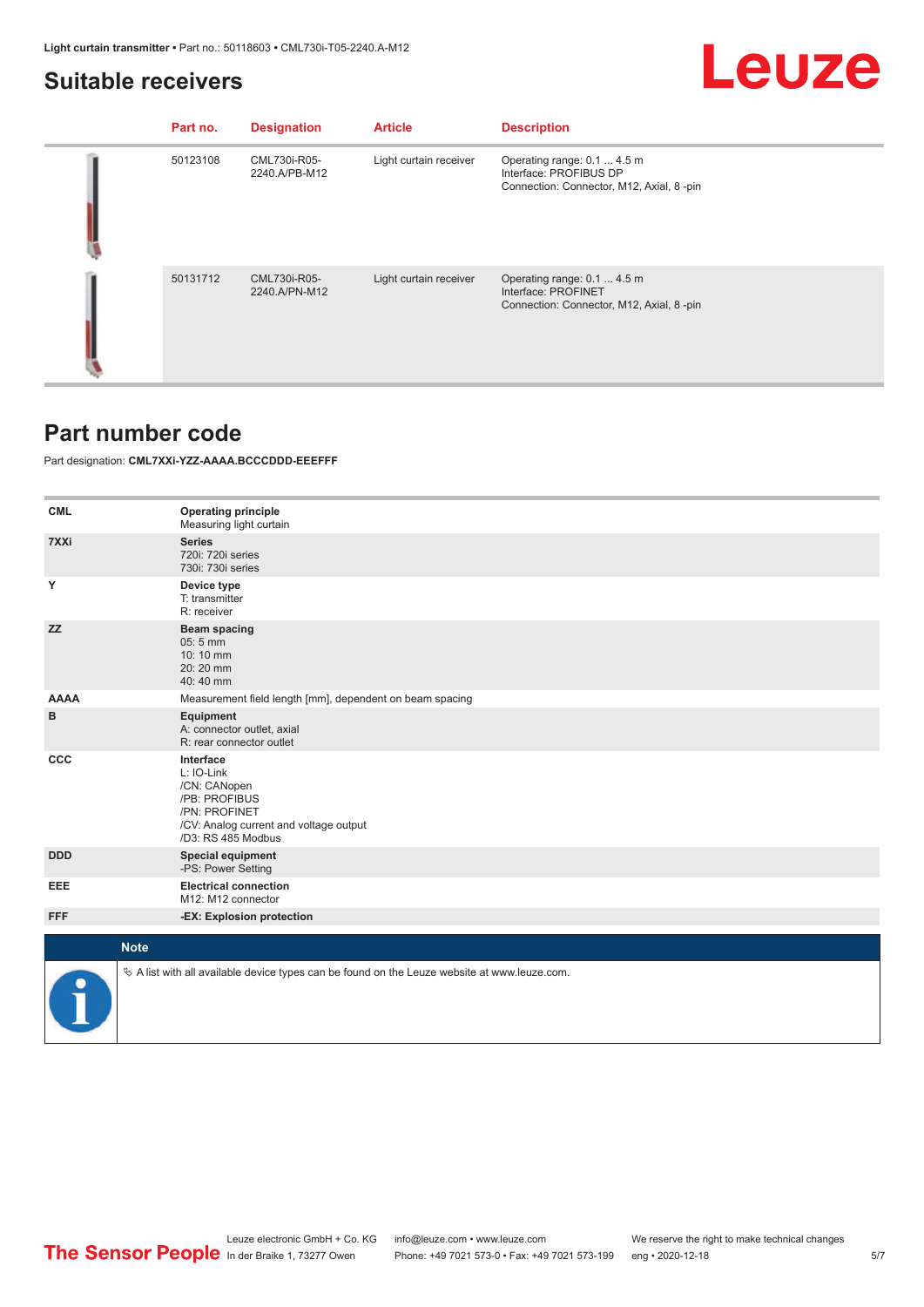### <span id="page-5-0"></span>**Notes**



#### **Observe intended use!**

 $\%$  This product is not a safety sensor and is not intended as personnel protection.

 $\%$  The product may only be put into operation by competent persons.

 $\%$  Only use the product in accordance with its intended use.

|  | <b>For UL applications:</b>                                                                                                                                                     |
|--|---------------------------------------------------------------------------------------------------------------------------------------------------------------------------------|
|  | $\%$ For UL applications, use is only permitted in Class 2 circuits in accordance with the NEC (National Electric Code).                                                        |
|  | These proximity switches shall be used with UL Listed Cable assemblies rated 30V, 0.5A min, in the field installation, or equivalent (categories: CYJV/<br>CYJV7 or PVVA/PVVA7) |

#### **Accessories**

#### Connection technology - Interconnection cables

|   |        | Part no. | <b>Designation</b>                     | <b>Article</b>        | <b>Description</b>                                                                                                                                                                                                                                    |
|---|--------|----------|----------------------------------------|-----------------------|-------------------------------------------------------------------------------------------------------------------------------------------------------------------------------------------------------------------------------------------------------|
| Ø | ⊙<br>œ | 50129781 | <b>KDS DN-M12-5A-</b><br>M12-5A-P3-050 | Interconnection cable | Suitable for interface: IO-Link, DeviceNet, CANopen<br>Connection 1: Connector, M12, Axial, Female, A-coded, 5-pin<br>Connection 2: Connector, M12, Axial, Male, A-coded, 5-pin<br>Shielded: Yes<br>Cable length: 5,000 mm<br>Sheathing material: PUR |

## Mounting technology - Mounting brackets

|               | Part no. | <b>Designation</b> | <b>Article</b>      | <b>Description</b>                                                                                                                                                                                                        |
|---------------|----------|--------------------|---------------------|---------------------------------------------------------------------------------------------------------------------------------------------------------------------------------------------------------------------------|
| <b>Altres</b> | 50142900 | BT 700M.5-2SET     | Mounting device set | Design of mounting device: Bracket mounting<br>Fastening, at system: Through-hole mounting, T slotted hole<br>Mounting bracket, at device: Screw type, Sliding block<br>Type of mounting device: Rigid<br>Material: Steel |

## Mounting technology - Swivel mounts

| Part no. | <b>Designation</b> | <b>Article</b>       | <b>Description</b>                                                                                                                                          |
|----------|--------------------|----------------------|-------------------------------------------------------------------------------------------------------------------------------------------------------------|
| 429046   | <b>BT-2R1</b>      | Mounting bracket set | Fastening, at system: Through-hole mounting<br>Mounting bracket, at device: Clampable<br>Type of mounting device: Turning, 360°<br>Material: Metal, Plastic |

Leuze